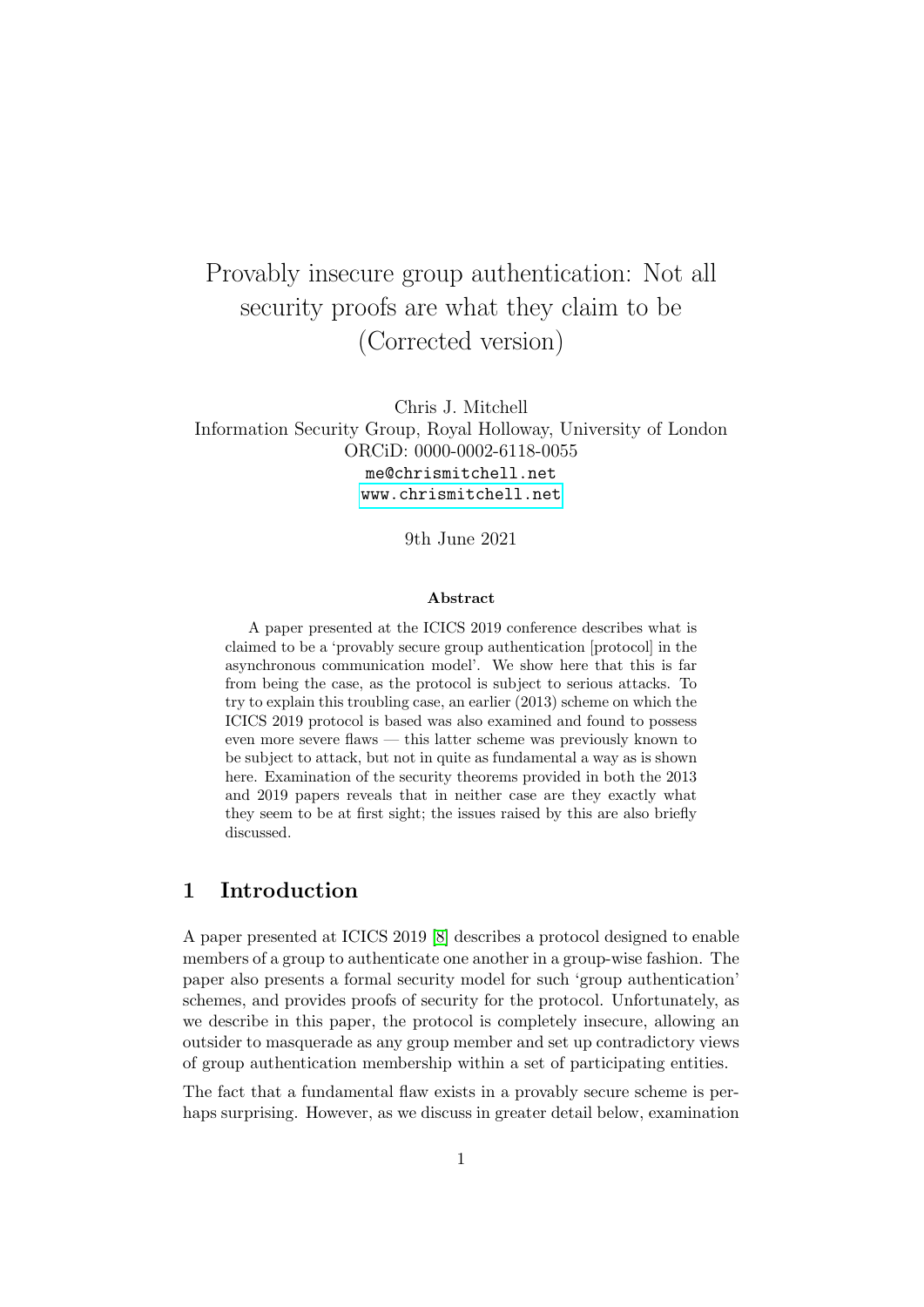of the main theorems reveals that they do not establish that the protocols are secure in any practical sense.

It turns out that the ICICS 2019 scheme is related to a scheme presented in 2013 [\[4\]](#page-12-1) by one of the authors of the 2019 paper. As we discuss below, this earlier scheme is also completely insecure. Since the 2013 scheme is slightly simpler than the 2019 scheme, we present it and its flaws first, before doing the same for the 2019 scheme. We observe that the 2013 scheme has been cryptanalysed previously by Ahmadian and Jamshidpur [\[1\]](#page-12-2), although the attack we describe here is very much simpler than the previously published attack.

The remainder of the paper is structured as follows. In §[2](#page-1-0) the 2013 protocol is described, and the goals of, and security claims for, the protocol are summarised. This leads naturally to §[3](#page-4-0) in which it is shown that the claimed security properties do not hold by describing a very simple attack; the 'proofs' of the failed theorems are also examined to see why an apparently provably secure scheme is fundamentally flawed. §[4](#page-6-0) presents the ICICS 2019 protocol, together with a summary of its design goals and security claims. This is followed by §[5,](#page-9-0) where we show why it also possesses fundamental flaws; again the security theorems are examined. Conclusions are drawn in §[6.](#page-11-0)

It is important to observe that this is a major revision of the version of the paper published in the Proceedings of ICSP 2020 [\[6\]](#page-12-3). The description of the ICICS 2019 scheme in Section [4.2](#page-6-1) has been corrected, and the method of attack in Section [5](#page-9-0) has correspondingly changed.

# <span id="page-1-0"></span>2 The 2013 Harn Scheme

#### <span id="page-1-1"></span>2.1 Goals of the Scheme

In the context of the schemes considered in this paper, a *group authentica*tion protocol is one in which 'each user acts both roles of the prover and the verifier, and all users in the group are authenticated at once' [\[8\]](#page-12-0). The primary goal of such protocols is speed and efficiency, and not privacy (since all users in such a protocol are identified to each other). As discussed, for example, by Yang et al. [\[9\]](#page-13-0), this contrasts with the use of the same or similar terms elsewhere in the literature, where protocols are considered which allow an entity to authenticate to another party as a member of a group, without revealing his or her identity.

The main goal for a group authentication protocol as considered here is to enable all members of a defined group to be given assurance, through executing the protocol, that the specified members are all present and actively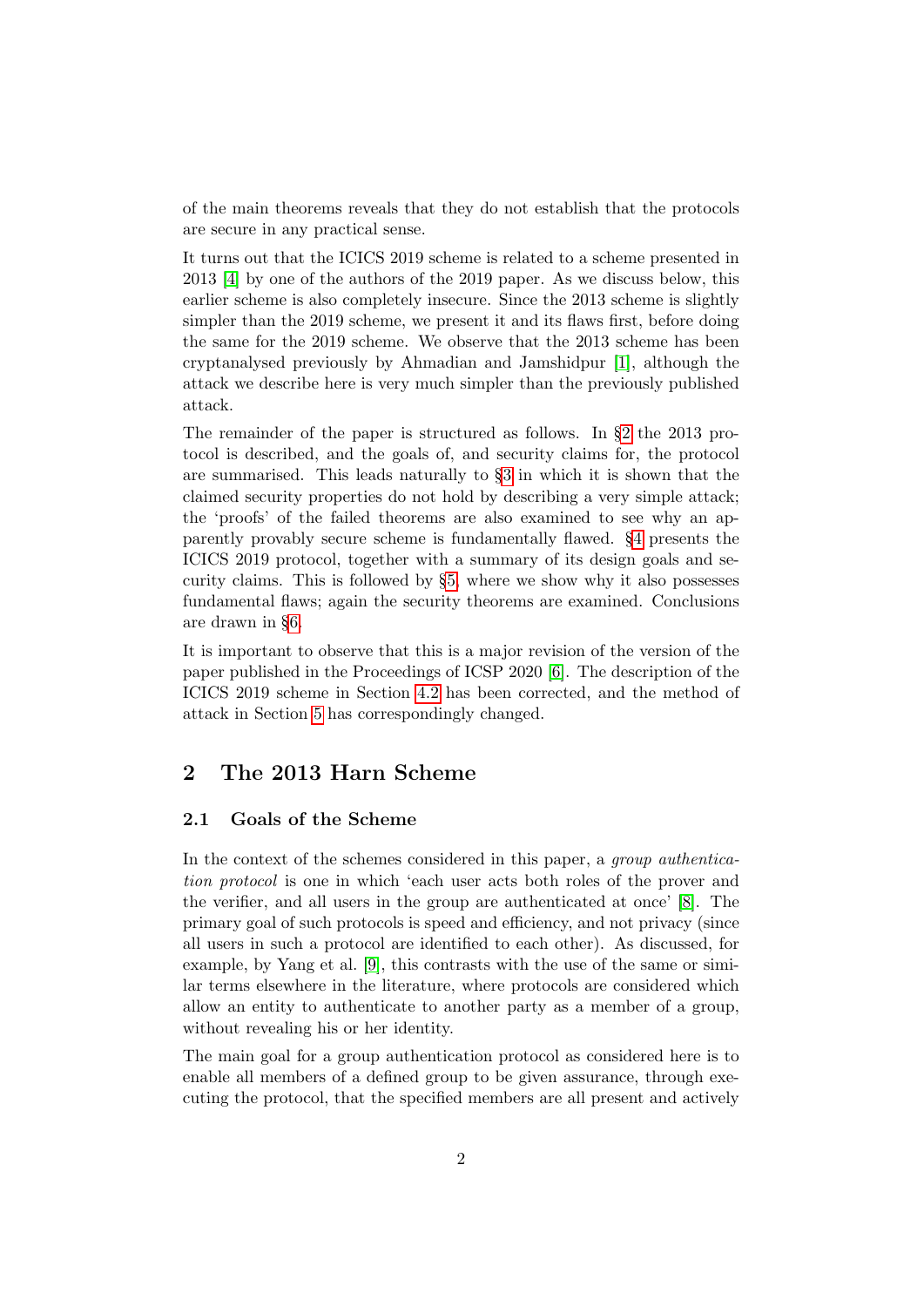involved in the protocol, and that no other parties are involved. A review of recent work on the design of such protocols can be found in §1.1 of Xia et al. [\[8\]](#page-12-0).

Unfortunately, the precise threat model for which the protocol was designed is not clear from the 2013 paper, [\[4\]](#page-12-1). References are made to both insider and outsider attacks, i.e. the protocol is intended to be secure against both of these classes of attack. However, no reference is made to the trust assumptions for the broadcast channel used for communication between the parties. However, it is standard practice when analysing authentication protocols to assume that an attacker can manipulate the communications channel, including to intercept, delete, insert and modify messages (see, for example, Boyd et al. [\[2\]](#page-12-4), §1.5.1). We therefore assume this in our analysis of the scheme. Indeed, it is hard to imagine a practical situation where it would not be possible for a determined attacker to modify messages; certainly there are many real-world examples of message manipulation attacks on the broadcast channels used in mobile telephony — see, for example, the rich literature on IMSI catcher attacks [\[3,](#page-12-5) [5,](#page-12-6) [7\]](#page-12-7).

### 2.2 Operation

Harn [\[4\]](#page-12-1) actually presents three distinct protocols. The first, the 'basic scheme' is intended to demonstrate the main ideas; however, it requires information to be divulged simultaneously by all parties and hence would not be secure in practice. The second and third schemes are elaborations of the basic idea designed to allow for asynchronous information release. In the second scheme participant credentials can only be used once, whereas the third scheme allows multiple uses of credentials. However, since the second and third schemes are very similar in operation, for simplicity we focus here on the second scheme.

#### 2.2.1 Initialisation

This scheme, like all the schemes in both papers, involves a Group Manager (GM) trusted by all participants, which pre-equips all participants with credentials used to perform the group authentication process. We suppose that there are *n* participants  $\mathcal{U} = \{U_1, U_2, \ldots, U_n\}.$ 

To initialise the protocol, the GM performs the following steps.

 $\bullet$  The GM chooses parameters t and k, where t determines the resistance of the scheme to insider adversaries — that is, the scheme is designed to be secure so long as at most  $t-1$  insiders collaborate. No explicit guidance on the choice of k is given except that it must satisfy  $kt >$  $n-1$ , and hence here we assume  $k = \lfloor n/t \rfloor$ .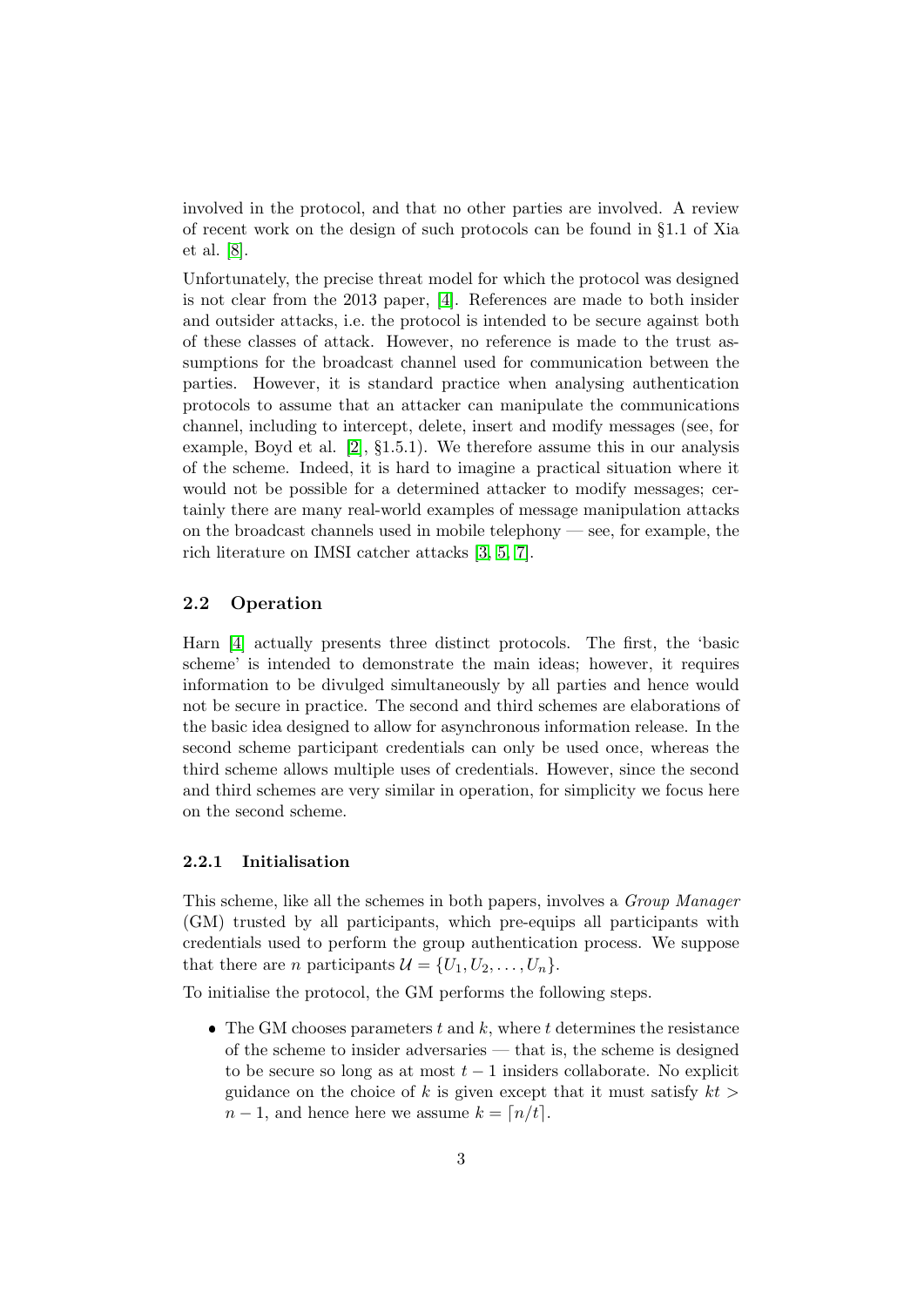- The GM chooses a large prime p. All calculations are performed in  $GF(p) = \mathbb{Z}_p$ .
- The GM chooses a cryptographic hash function H with domain  $\mathbb{Z}_p$ .
- The GM chooses a secret  $s \in \mathbb{Z}_p$ , and computes  $H(s)$ .
- The GM selects a set of k polynomials  $\{f_1(x), f_2(x), \ldots, f_k(x)\}$  over  $\mathbb{Z}_p$ of degree  $t - 1$ , where the coefficients are chosen uniformly at random from  $\mathbb{Z}_p$ .
- The GM selects two sets of k integers  $\{w_1, w_2, \ldots, w_k\}$  and  $\{d_1, d_2, \ldots, d_k\}$ with the property that

$$
s = \sum_{j=1}^{k} d_j f_j(w_j),
$$

where the values  $\{w_1, w_2, \ldots, w_k\}$  are all distinct.

- The GM computes a set of k tokens  $\{f_1(x_i), f_2(x_i), \ldots, f_k(x_i)\}\$ for each participant  $U_i$   $(1 \leq i \leq n)$ , where  $x_i \in \mathbb{Z}_p$  is a unique identifier for  $U_i$ .
- $\bullet$  Using an out-of-band secure channel, the GM equips participant  $U_i$  $(1 \leq i \leq n)$  with t, k, p, H, the identifiers  $\{x_1, x_2, \ldots, x_n\}$ , the integers  $\{w_1, w_2, \ldots, w_k\}$  and  $\{d_1, d_2, \ldots, d_k\}$ ,  $H(s)$ , and the participant's collection of k secret tokens  $\{f_1(x_i), f_2(x_i), \ldots, f_k(x_i)\}.$

#### <span id="page-3-0"></span>2.2.2 Group Authentication

We now suppose that some subset  $\mathcal{U}' \subseteq \mathcal{U}$  of the participants (where  $|\mathcal{U}'|$  =  $m \leq n$ ) wish to authenticate each other in a group-wise fashion. Suppose  $\mathcal{U}' = \{U_{z_1}, U_{z_2}, \ldots, U_{z_m}\}.$  We suppose every participant in  $\mathcal{U}'$  is aware of the membership of  $\mathcal{U}'$ . Each participant  $u_{z_i} \in \mathcal{U}'$  now proceeds as follows.

Compute

$$
c_{z_i} = \sum_{j=1}^{k} d_j f_j(x_{z_i}) \prod_{\substack{r=1\\r \neq i}}^{m} \frac{(w_j - x_{z_r})}{(x_{z_i} - x_{z_r})}
$$

- Broadcast  $c_{z_i}$  to all members of  $\mathcal{U}'$ .
- Once all the values  $\{c_{z_1}, c_{z_2}, \ldots, c_{z_m}\}$  have been received, compute

$$
s' = \sum_{r=1}^{m} c_r.
$$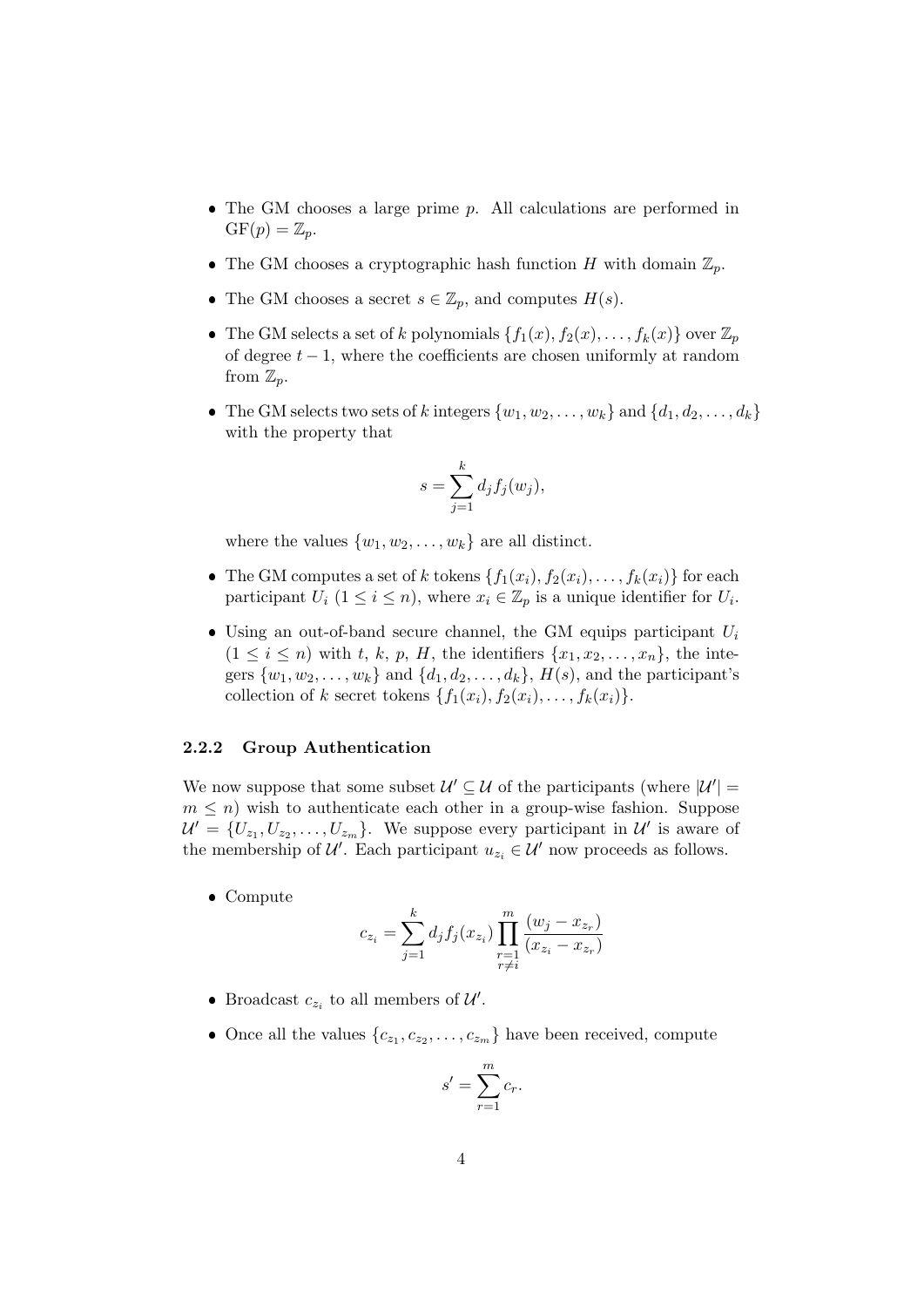If  $H(s') = H(s)$  then the protocol succeeds, i.e. all users have been successfully authenticated.

Note that the protocol can only be executed once per initialisation, as the secret s is revealed to anyone receiving the messages sent on the broadcast channel. The third scheme removes this limitation.

### 2.3 Security Claims

A number of claims are made with respect to the security properties of the protocol. In particular the security property is claimed, namely that any outside adversary cannot impersonate . . . a member . . . after knowing at most  $n-1$  values from other members'. The meaning of impersonation in this context is not clear, but we assume that this means that, following completion of the protocol, legitimate participants cannot end up with differing beliefs about who are the participants in a group authentication. Sadly, as we show below, this property does not hold.

# <span id="page-4-0"></span>3 Analysis of the 2013 Scheme

### 3.1 Previous Results

As noted in §[1,](#page-0-0) this scheme has previously been cryptanalysed by Ahmadian and Jamshidpour [\[1\]](#page-12-2). Their approach involves performing computations using broadcast values intercepted during protocol execution, and requires certain conditions to be satisfied to succeed. The attack we describe below is almost trivially simple, and works regardless of group size.

#### 3.2 Preliminary Observation

The attack we propose below relies on a very simple fact. From the de-scription in §[2.2.2](#page-3-0) it should be clear that participant  $U_{z_i}$  will accept that the group authentication has succeeded if and only if the sum of the  $m-1$ received values  $c_{z_j}$   $(j \neq i)$  and the value  $c_{z_i}$  it computed is equal to s. That is, the correctness of individual  $c_{z_i}$  values is not checked.

## <span id="page-4-1"></span>3.3 An Outsider Impersonation Attack

Suppose an (insider) adversary controls the broadcast channel with respect to 'victim' participant  $U_{z_i}$ , i.e. the adversary can (a) prevent messages sent by other legitimate participants from reaching  $U_{z_i}$ , and (b) send messages to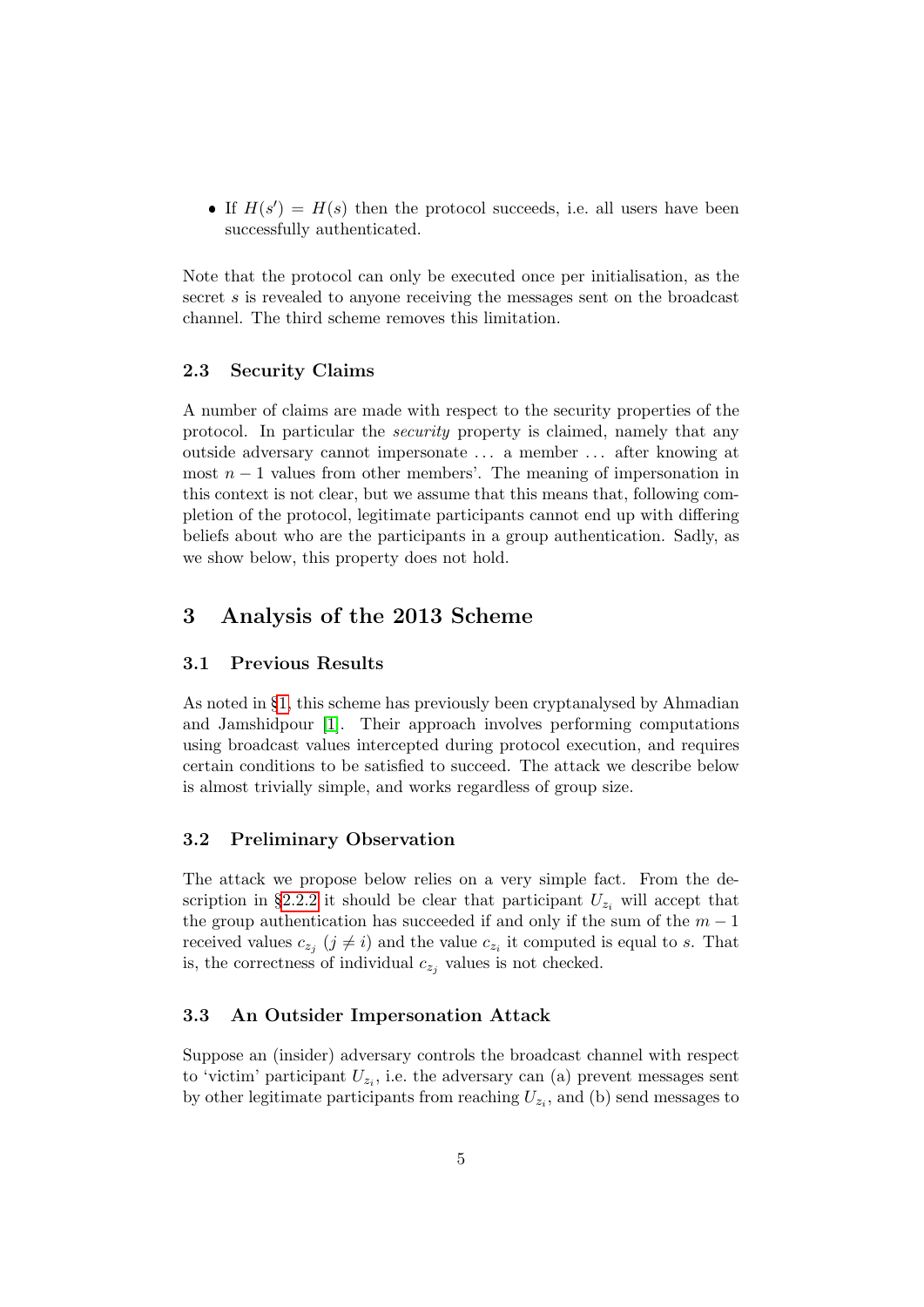$U_{z_i}$  on this channel that appear to have come from other legitimate participants. Since the protocol makes no assumptions about the trustworthiness of the communications channels (see  $\S 2.1$ ), this assumption is legitimate (indeed, if the broadcast channel was completely trustworthy, then the security protocol would not be needed).

The adversary does two things. Firstly it legitimately engages in the protocol with an arbitrary subset  $\mathcal{U}''$  of the legitimate participants, where  $U_{z_i} \notin \mathcal{U}''$ . As a result of completing this protocol, the adversary now knows s. During execution of the protocol, the adversary prevents any of the broadcast messages reaching  $U_{z_i}$ . The adversary now engages with the 'victim' participant  $U_{z_i}$ , suggesting that a group authentication is to be performed by the members of an arbitrary set of participants  $\mathcal{U}' \subseteq \mathcal{U}$ , where  $U_{z_i} \in \mathcal{U}'$ and  $|\mathcal{U}'| = m$ , say. This may involve sending 'fake' messages to  $U_{z_i}$  that apparently originate from the other members of  $\mathcal{U}'$ .

The adversary now chooses values  $c_{z_j}$   $(j \neq i)$  for  $U_{z_j} \in \mathcal{U}'$ , and starts sending them to  $U_{z_i}$  as if they come from the members of  $\mathcal{U}'$ . The only condition the values must satisfy is that they sum to  $s - c_{z_i}$ . Of course, this means that the adversary cannot send all  $m-1$  values to  $U_{z_i}$  until  $c_{z_i}$  is sent by  $U_{z_i}$ , but the protocol is meant to be used 'asynchronously', i.e. where not all participants send their messages at the same time. It should be immediately obvious that  $U_{z_i}$  will accept the success of the protocol, although clearly the group authentication that  $U_{z_i}$  believes has occurred has not actually occurred.

Note that the third scheme in the 2013 paper [\[4\]](#page-12-1) suffers from a precisely analogous attack.

#### 3.4 What About the Security Theorems?

The fact that the protocol is so fundamentally flawed is perhaps surprising given Theorem 2, [\[4\]](#page-12-1), which asserts that the scheme 'has the properties of the t-secure m-user n-group authentication scheme ... if  $kt > n - 1$ . This appears to contradict the simple attack we have just described. The answer is simple — the 'proof' of Theorem 2 only attempts to show that an adversary cannot forge legitimate values  $c_{z_j}$ , but the attack does not require this. Thus it is clear that the 'proof' is making unwarranted assumptions about how an attack might be launched, and as such Theorem 2 is demonstrably not a theorem at all.

To be fair, this shortcoming was already noted by Xia et al. [\[8\]](#page-12-0), who observe that the security properties of the 2013 scheme 'are only justified by heuristic arguments rather than formal security proofs'. Unfortunately, despite a much more formal approach, we show below that the Xia et al. scheme is also completely insecure, and that the threat model underlying the security arguments is not adequate to reflect real-world attacks.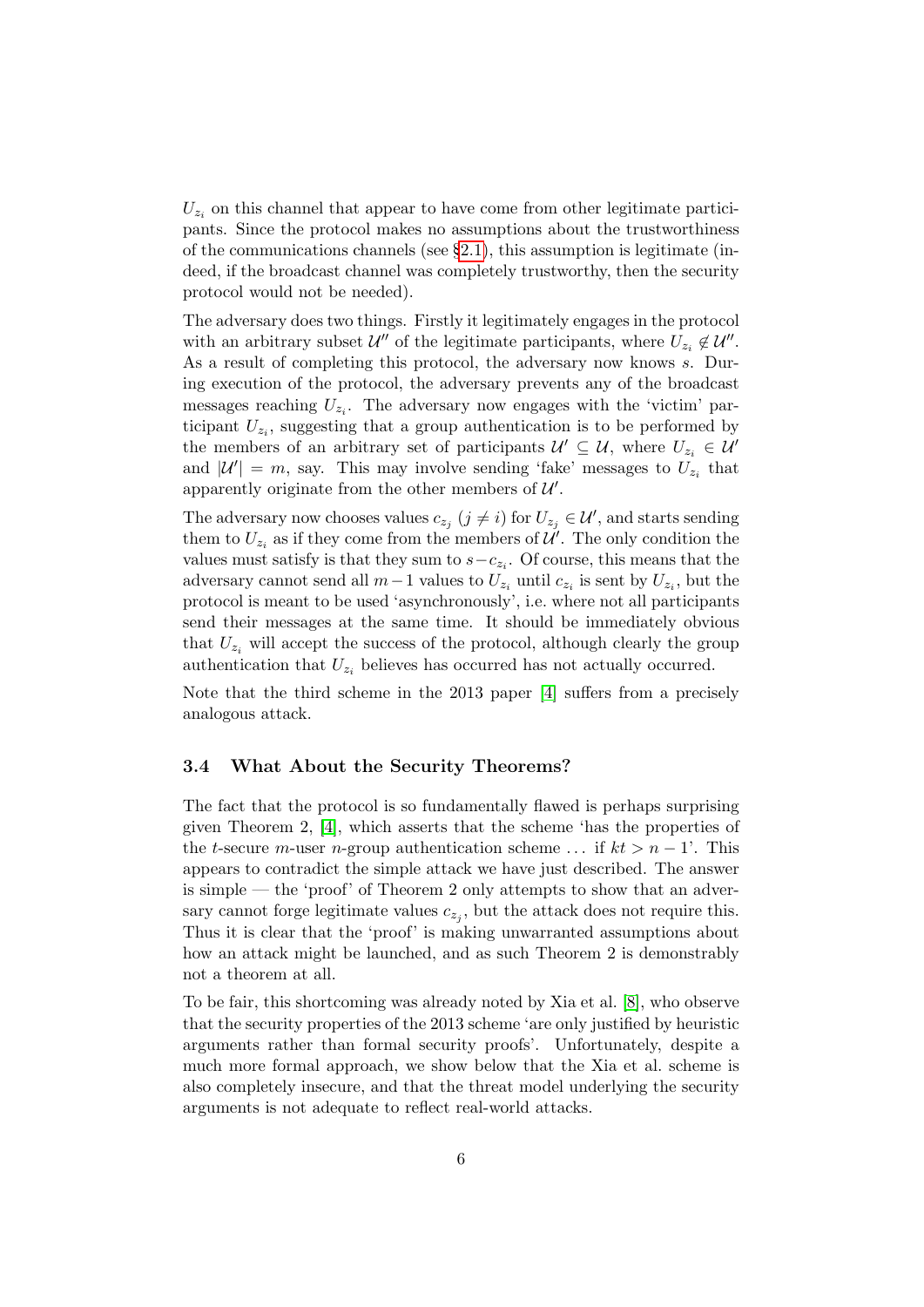# <span id="page-6-0"></span>4 The Xia-Harn-Yang-Zhang-Mu-Susilo-Meng Scheme

### 4.1 Goals of Scheme

The second protocol we consider here, [\[8\]](#page-12-0), is also an example of a group authentication protocol in the sense given in §[2.1.](#page-1-1) Xia et al. [\[8\]](#page-12-0) go much further than much of the prior art in attempting to formalise the goals and security model for a group authentication scheme. However, even here the specific objectives of such a protocol are left a little vague. The following statement is the closest to a formal definition.

In general, a group authentication scheme works as follows. The group manager (GM) generates a number of credentials, and sends each of these credentials to a user in the group. In the authentication stage, every participating user uses her credential to compute a token and broadcasts it. Subsequently, every user can use the revealed information to verify whether all users are belonging to the same group.

However, as was the case with the 2013 paper analysed above, no explicit references are made to the trust assumptions applying to the channel used for communications. As a result, when analysing the protocol below we make the same (standard) assumptions about this channel as were made for the 2013 protocol, namely that messages are subject to interception, insertion, deletion and/or modification. As stated in §[2.1,](#page-1-1) it is hard to imagine a realworld deployment scenario where this would not be possible. However, as we discuss below, the security *proof* implicitly assumes that the attackers are restricted to being passive interceptors ('honest but curious'), which is why it is possible to construct a security proof for a protocol that under reasonable real-world assumptions is subject to a fundamental attack.

### <span id="page-6-1"></span>4.2 Operation

As is the case for the 2013 protocol, the scheme can be divided into two phases: initialisation, when the GM equips each participant with the credentials needed to perform group authentication, and the group authentication phase where a subset of the participants simultaneously authenticate each other as a group.

### 4.2.1 Initialisation

Again as before we suppose that there are *n* participants  $\mathcal{U} = \{U_1, U_2, \ldots, U_n\}.$ To initialise the protocol, the GM performs the following steps.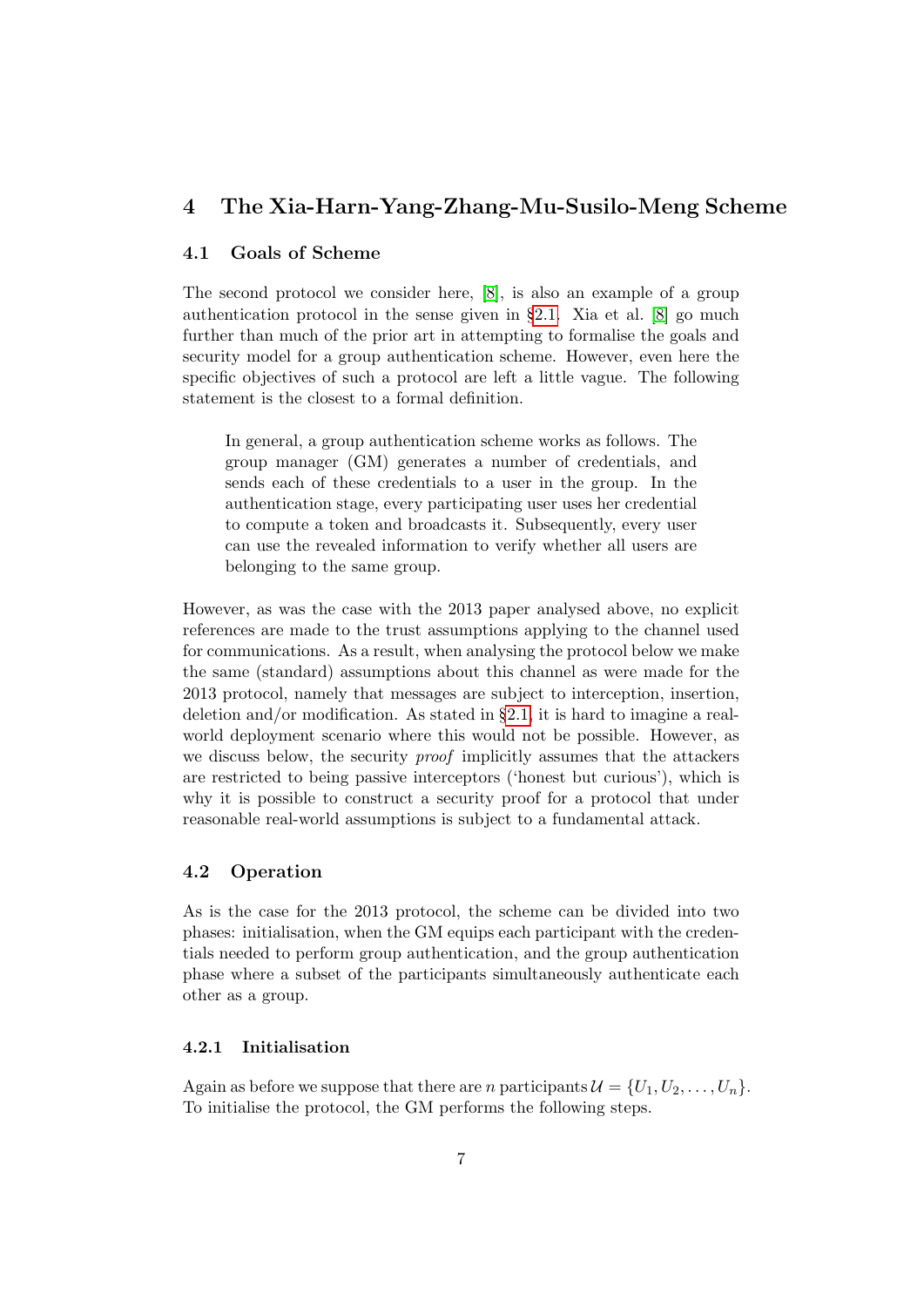- The GM chooses parameters t and  $\ell$ , where the scheme is designed to be secure as long as at most  $t-1$  insiders collaborate, and  $\ell$  determines the number of group authentication sessions that can be performed before new credentials need to be issued.
- $\bullet$  The GM chooses a cyclic group G (expressed multiplicatively) with order a large prime q, and randomly selects  $g_1, g_2, \ldots, g_\ell$  to be  $\ell$  independent generators of G.
- $\bullet$  The GM chooses a cryptographic hash function H with domain G.
- The GM chooses a secret  $s \in \mathbb{Z}_q$ , and computes the  $\ell$  values  $H((g_i)^s)$ ,  $1 \leq i \leq \ell$ .
- The GM randomly selects a polynomial  $f(x) = \sum_{i=0}^{t-1} a_i x^i$  over  $\mathbb{Z}_q$  of degree  $t - 1$ , where  $a_0 = s$ .
- The GM computes a credential  $s_i = f(x_i)$  for each participant  $U_i$  $(1 \leq i \leq n)$ , where  $x_i \in \mathbb{Z}_p$  is a unique identifier for  $U_i$ .
- Using an out-of-band secure channel, the GM equips participant  $U_i$  $(1 \leq i \leq n)$  with t, G, q, H, the identifiers  $\{x_1, x_2, \ldots, x_n\}$ , the generators  $\{g_1, g_2, \ldots, g_\ell\}$ , the hash codes  $\{H((g_1)^s), H((g_2)^s), \ldots, H((g_\ell)^s)\},$ and the participant's own secret credential  $s_i(=f(x_i)).$

#### 4.2.2 Group Authentication

Just as in the 2013 scheme, we now suppose that some subset  $\mathcal{U}' \subseteq \mathcal{U}$  of the participants (where  $|\mathcal{U}'| = m \leq n$ ) wish to authenticate each other in a group-wise fashion. Suppose  $\mathcal{U}' = \{U_{z_1}, U_{z_2}, \ldots, U_{z_m}\}.$  We suppose every participant in  $\mathcal{U}'$  is aware of the membership of  $\mathcal{U}'$ . We further suppose that the set of participants has reached session number  $\sigma$  in the period of use of a particular credential set, where  $1 \leq \sigma \leq \ell$ . Note that each session must be conducted using a new value of  $\sigma$ , and  $\sigma$  determines which generator  $g_{\sigma}$ from the set of generators will be used in this particular protocol instance.

Each participant  $u_{z_i} \in \mathcal{U}'$  proceeds as follows.

- Choose  $u_{z_i} \in \mathbb{Z}_q$  uniformly at random, and broadcast  $(g_{\sigma})^{u_{z_i}}$  to all other participants.
- Once the set of values  $\{(g_{\sigma})^{u_{z_1}}, (g_{\sigma})^{u_{z_2}}, \ldots, (g_{\sigma})^{u_{z_m}}\}$  has been received, compute:

$$
\gamma_i = \prod_{\substack{j \in \{1, 2, ..., m\} \\ z_j < z_i}} (g_{\sigma})^{u_{z_j}} \prod_{\substack{j \in \{1, 2, ..., m\} \\ z_j > z_i}} (g_{\sigma})^{-u_{z_j}},
$$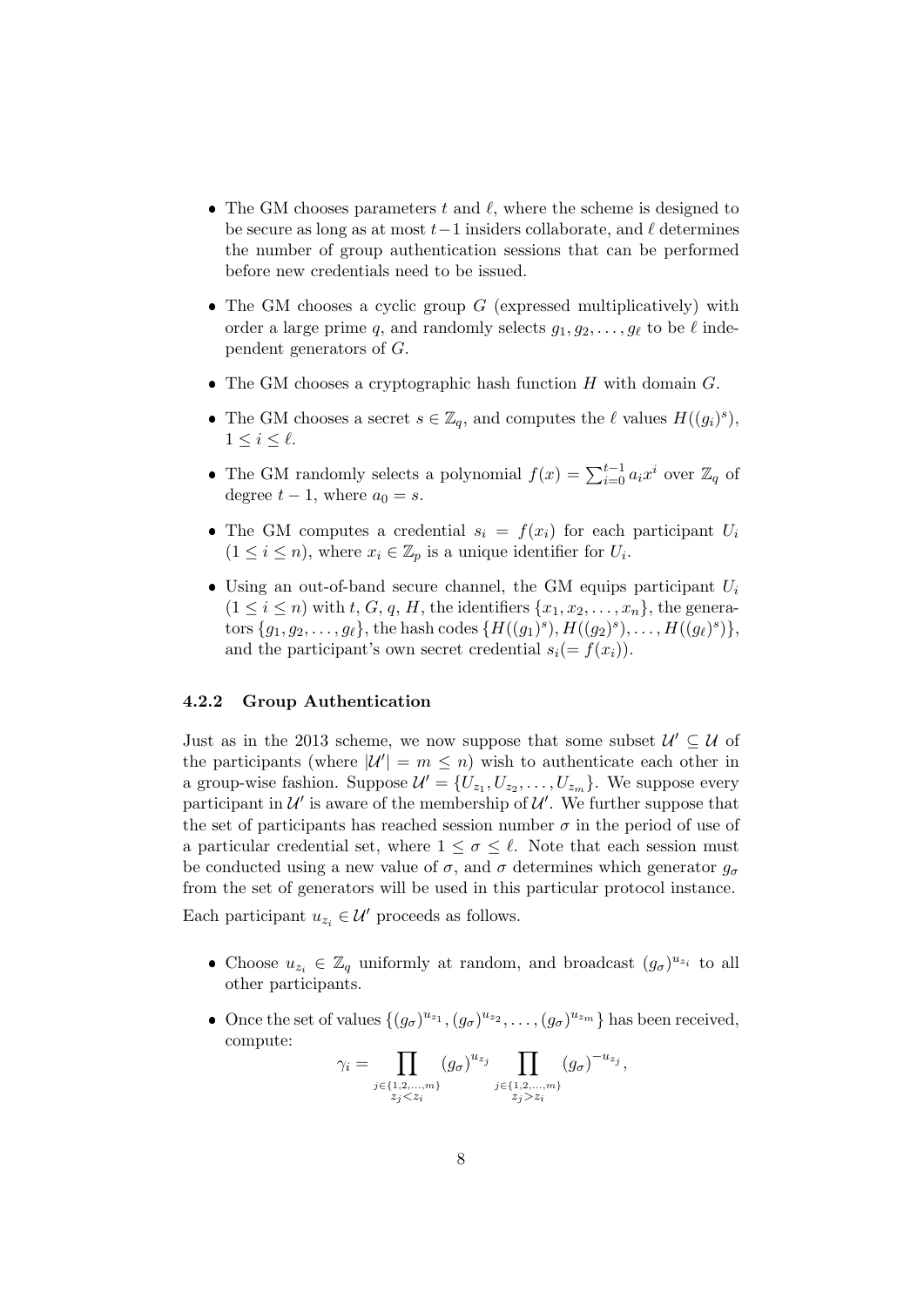$$
L_i = \prod_{\substack{j \in \{1,2,\ldots,m\} \\ z_j \neq z_i}} \frac{x_{z_j}}{x_{z_j} - x_{z_i}},
$$

and

$$
c_{z_i} = (g_{\sigma})^{s_{z_i}L_i}(\gamma_i)^{u_{z_i}}.
$$

- Broadcast  $c_{z_i}$  to all members of  $\mathcal{U}'$ .
- Once all the values  $\{c_{z_1}, c_{z_2}, \ldots, c_{z_m}\}\$  have been received, compute

$$
\prod_{r=1}^m c_{z_r}.
$$

• If  $H(\prod_{r=1}^m c_{z_r}) = H((g_{\sigma})^s)$  then the protocol succeeds, i.e. all users have been successfully authenticated.

### <span id="page-8-0"></span>4.3 Security Claims

We first observe that Xia et al. [\[8\]](#page-12-0) make the following statement about the assumed properties of the broadcast channel.

Note that the broadcast channel is only assumed to be asynchronous, such that messages sent from the uncorrupted users to the corrupted ones can be delivered relatively fast, in which case, the adversary can wait for the messages of the uncorrupted users to arrive, then decide on her computation and communication, and still get her messages delivered to the honest users on time.

The security model of Xia et al. [\[8\]](#page-12-0) gives two relevant properties.

The No forgery property is as follows.

The inside adversary  $A_I$  cannot pass the group authentication by herself. ... It is required that  $\mathcal{A}_I$  still cannot pass the group authentication by herself in a new session.

The No impersonation property includes the following statement.

The outside adversary  $A_O$  cannot impersonate a group member without being detected, even if  $A_O$  computes her token after seeing all other users' tokens in the asynchronous networks.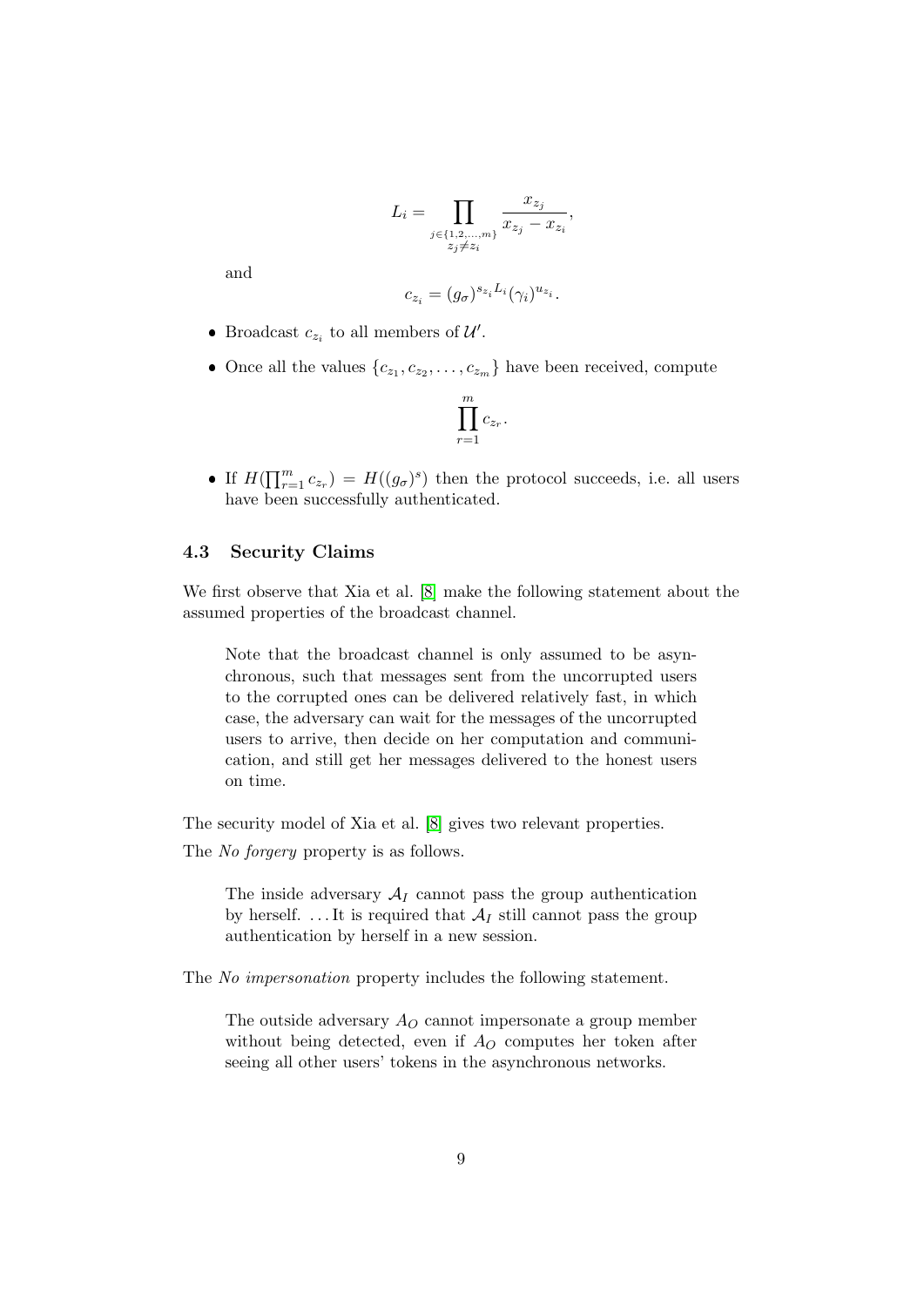# <span id="page-9-0"></span>5 Analysis of the ICICS 2019 Scheme

### <span id="page-9-1"></span>5.1 Preliminary Observation

The final step of the group authentication phase involves checking that the hash of the product of the  $c_{z_i}$  values equals a hash code provided to all participants by the GM. That is, the product of the  $c_{z_i}$  values is equal to  $(g_{\sigma})^s$ . So the value used to confirm that group authentication is successful is fixed for instance  $\sigma$  of the protocol, and is thus independent of the composition of the subset of participants who are authenticating each other. This suggests the attack we describe immediately below.

### 5.2 An Outsider Impersonation Attack

The above observation leads to a very simple and powerful attack, enabling impersonation of any set of participants. The attack scenario is very similar to that described in §[3.3.](#page-4-1) We suppose an (outsider) adversary controls the broadcast channel with respect to 'victim' participant  $U_{z_i}$ , i.e. the adversary can (a) prevent messages sent by other legitimate participants from reaching  $U_{z_i}$ , and (b) send messages to  $U_{z_i}$  on this channel that appear to have come from other legitimate participants. Finally we assume that it is 'time' for a session using the group generator  $g_{\sigma}$ .

In the first stage of the attack we suppose that the (outsider) adversary observes a group of participants  $\mathcal{U}'' \subseteq \mathcal{U}$  (where  $U_{z_i} \notin \mathcal{U}''$ ) engaging in the protocol. The adversary:

- $\bullet$  intercepts all the  $c_{z_i}$  values that are broadcast and as a result learns their product, which equals  $(g_{\sigma})^s$ ;
- prevents any of the messages reaching  $U_{z_i}$  who is in any event not a member of the group  $\mathcal{U}''$ .

In the second stage of the attack we suppose that the adversary persuades the victim participant  $U_{z_i}$  that it is being invited to join a group of participants  $\mathcal{U}' \subseteq \mathcal{U}$ , e.g. by sending 'fake' messages from members of  $\mathcal{U}'$  to  $U_{z_i}$ . The adversary chooses arbitrary values  $u_{z_j}$  for every  $U_{z_j} \in \mathcal{U}' - \{U_{z_i}\}\$ , and for every such value sends  $(g_{\sigma})^{u_{z_j}}$  to  $U_{z_i}$  as if it comes from  $U_{z_j}$ . Once  $U_{z_i}$ has received all these values, it will compute its value  $c_{z_i}$  which it broadcasts (and is intercepted by the adversary).

The adversary now chooses a set of values  $c_{z_j}$  for every  $U_{z_j} \in \mathcal{U}' - \{U_{z_i}\}\$ with the property that

$$
\prod_{j:U_{z_j}\in\mathcal{U}'}c_{z_j}=(g_{\sigma})^s.
$$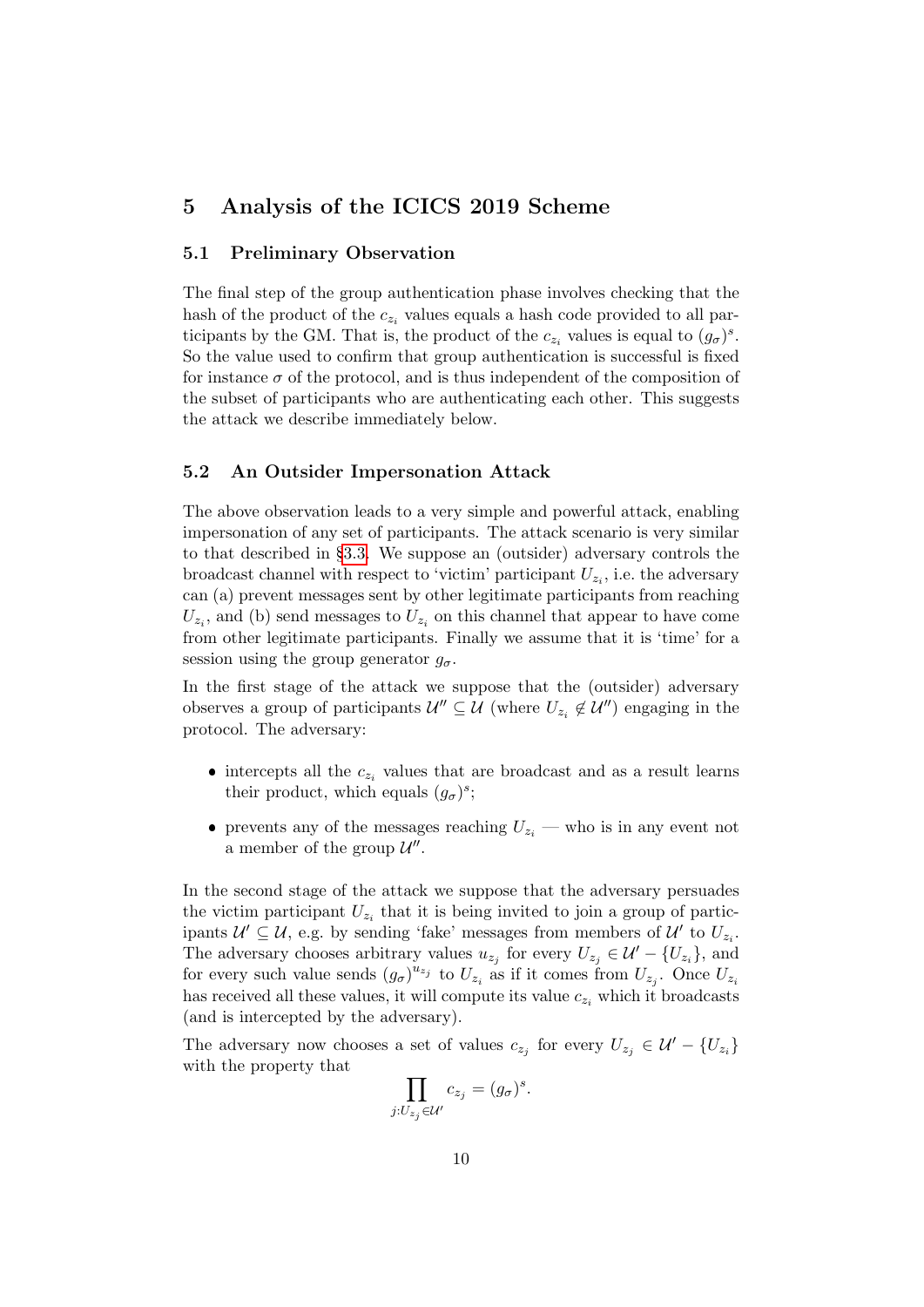This is easy to achieve, e.g. by choosing all but one of the values at random and solving for the remaining value using the value  $c_{z_i}$  sent by  $U_{z_i}$  and the value  $(g_{\sigma})^s$  obtained from the first stage of the attack.

The adversary now sends these values to the victim participant  $U_{z_i}$  as if they come from the appropriate participants. Since the product of these values is 'correct', the victim will falsely believe that it is part of a group authentication with a set of participants of whom none believe they are being authenticated to the victim. Note that the adversary does not need to be a member of the impersonated group, i.e. it can be an outsider.

#### 5.3 Other Possible Attack Scenarios

There are many other scenarios in which the observation in  $\S 5.1$  $\S 5.1$  could be used to launch an attack on the protocol. For example, the two stages of the attack described above could be run simultaneously — in essence making up a single instance of the protocol. The only point at which the information gained from the first stage of the attack is needed in the second stage is right at the end, and the adversary can wait for the first stage instance to complete before sending the final values to the victim.

Alternatively, if an attacker could control the broadcast network with respect to two victims, a range of conflicting beliefs about who has been authenticated to whom could be established. That is, once an attacker has observed a participant  $U_{z_j}$  output a value  $c_{z_j}$ , this can be used to impersonate  $U_{z_j}$  in any group the attacker chooses (assuming control over the broadcast channel).

### 5.4 What About the Proof of Security?

It would seem that this attack breaks the 'no forgery' and 'no impersonation' properties given in §[4.3.](#page-8-0) The attacker can be an outsider in both stages of the attack. Certainly the scenario of the attack is not an unreasonable one for any such protocol.

We observe that Theorem 4 [\[8\]](#page-12-0) states that 'The proposed group authentication scheme satisfies the no impersonation property, assuming that  $H$  is a pre-image resistant hash function and the DDH assumption holds in G'. The fact that the theorem holds appears to be an artefact of the fact that the security model does not properly capture insider attacks.

We also observe that the proof of Theorem 4 only deals with the 'honest but curious' case, where all participants are assumed to follow the protocol correctly. The sort of manipulation of messages and beliefs involved in the attack do not appear to be covered by the proof. That is, while the mathematics may be correct, the result does not establish that the protocol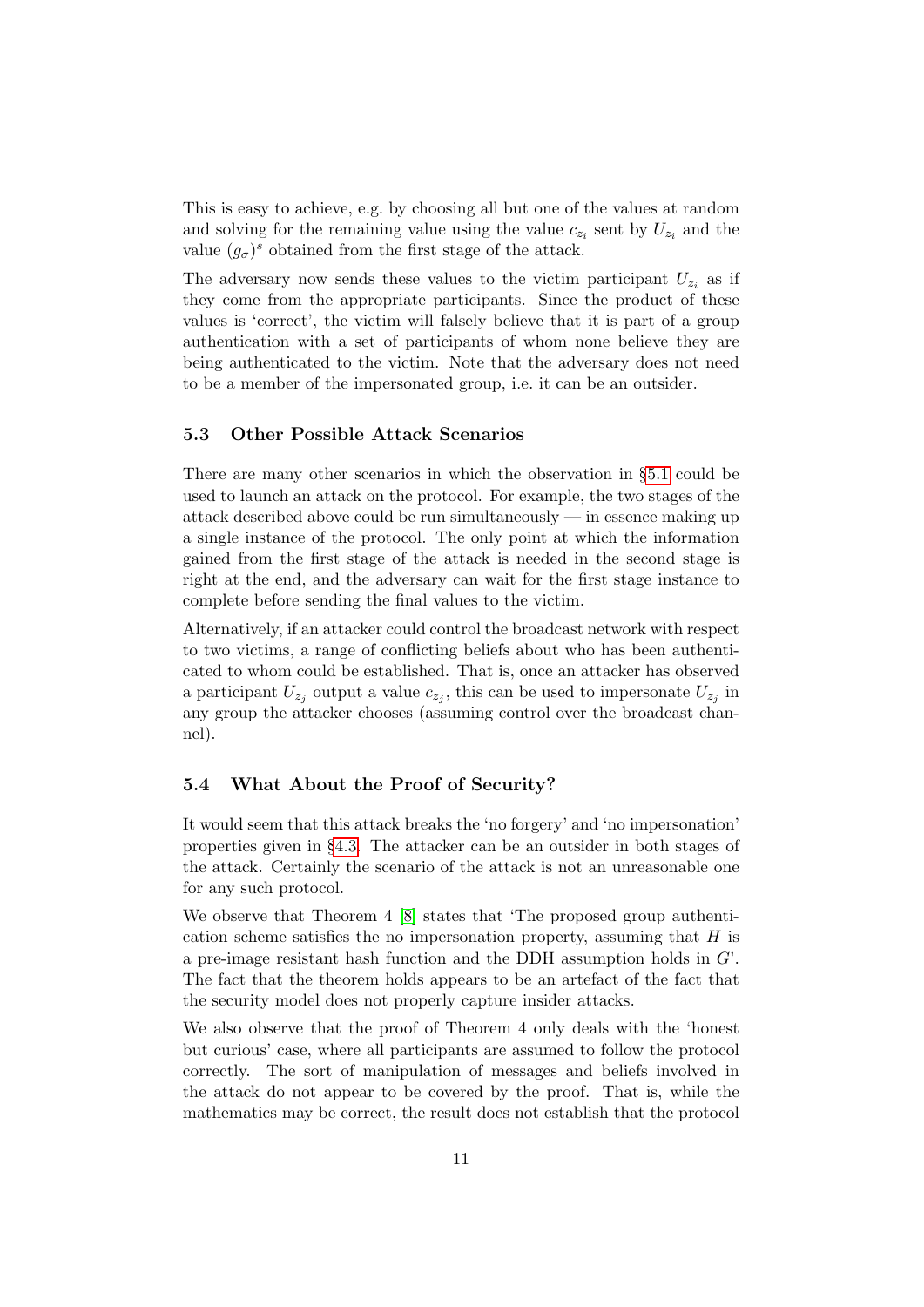would actually be secure in a real-world deployment (which, of course, it is not).

Indeed, this is partly admitted by Xia et al. [\[8\]](#page-12-0). In the concluding section of their paper, it is stated that 'There are two distinct approaches to defining security for cryptographic protocols: simulation proof and reduction proof. The former is more intuitive because it models security of the targeted problem via an ideally trusted third party. However, the definitions will become complicated once all details are filled in. In contrast, the reduction proof yields definitions that are simpler to describe and easier to work with. However, the adequacy for modelling the problem is less clear. In this paper, we followed the latter approach, and it is still open how to provide formal security treatment for group authentication using the simulation proof.'

# <span id="page-11-0"></span>6 Conclusions

We have examined two different group authentication protocols, and found that both possess fundamental flaws. Clearly this means that neither of them should be used in practice. Fortunately there are many well-established and relatively efficient means of performing authentication — see, for example, Boyd et al. [\[2\]](#page-12-4).

The fundamental flaws in the protocols exist despite the fact that in both cases theorems are provided asserting their security. Indeed, in the more recent case, the theorems are given within the context of a formal security model. This is clearly worrying — modern cryptography takes as a fundamental tenet that 'proofs of security' are necessary, but clearly they are not of much value if the proofs are false.

Of course, mistakes in proofs are commonplace, but in these cases the issue is clearly not just a mistake. In the earlier paper there is no formal security model, and the theorems are simply heuristic arguments. Even in the more recent paper, where the results may well be valid, the authors themselves admit that the security model used is not sufficient to establish security other than in a case where the attackers are restricted to behaving in an 'honest' fashion. This clearly suggests that reviewers need the time to carefully review proofs (and the precise details of claims of security) for adequacy. This flies in the face of the modern obsession with speedy publication, both for conferences and many journals (e.g. IEEE Access which allows referees only a week to complete a review). Perhaps we, as the research community, need to think more carefully about finding ways to allow reviewers the time and space to write carefully considered and detailed reviews.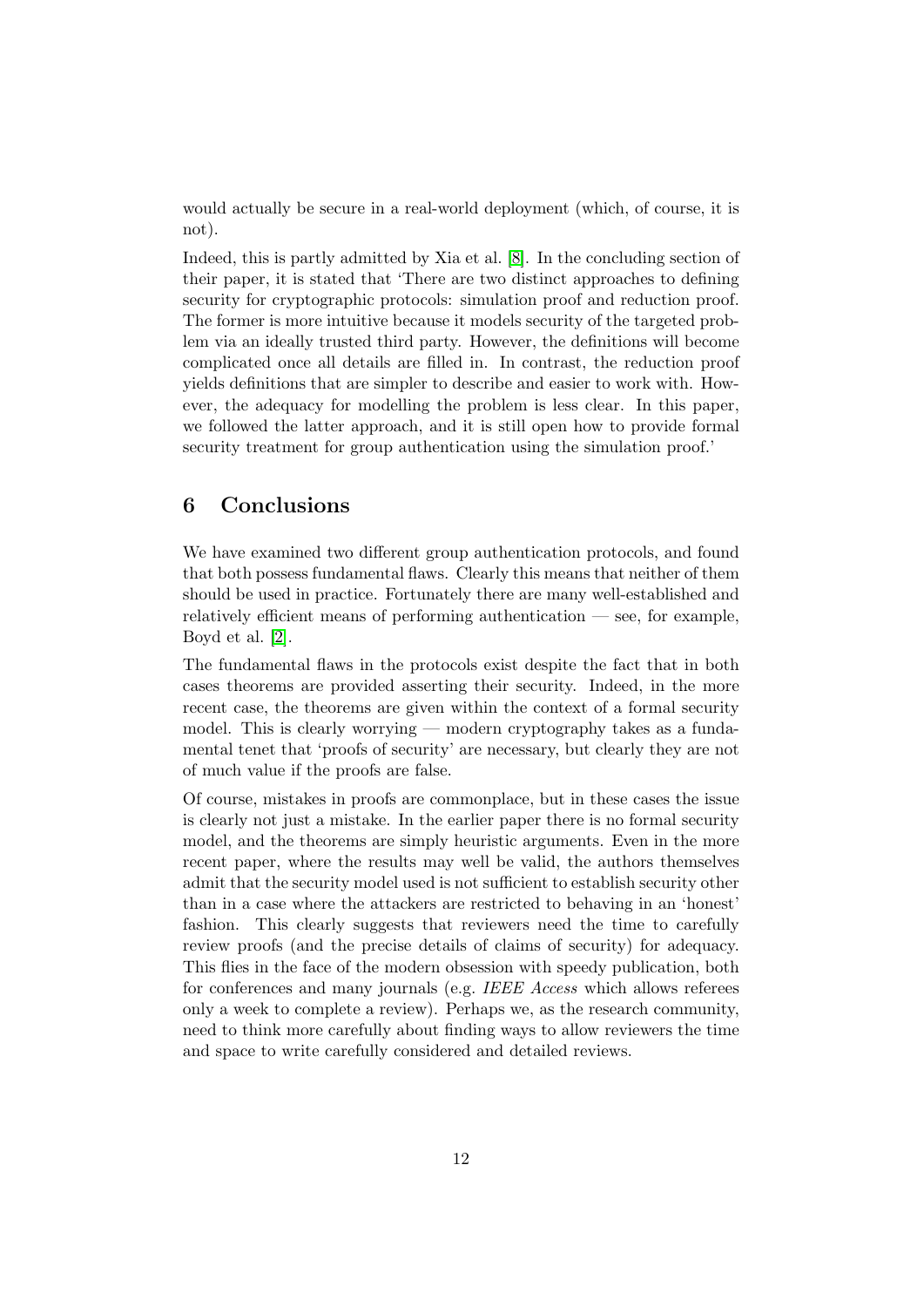# References

- <span id="page-12-2"></span>[1] Z. Ahmadian and S. Jamshidpour. Linear subspace cryptanalysis of Harn's secret sharing-based group authentication scheme. IEEE Trans. Information Forensics and Security, 13(2):502–510, 2018.
- <span id="page-12-4"></span>[2] C. Boyd, A. Mathuria, and D. Stebila. Protocols for Authentication and Key Establishment. Information Security and Cryptography. Springer, 2nd edition, 2020.
- <span id="page-12-5"></span>[3] A. Dabrowski, N. Pianta, T. Klepp, M. Mulazzani, and E. R. Weippl. IMSI-catch me if you can: IMSI-catcher-catchers. In C. N. Payne Jr., A. Hahn, K. R. B. Butler, and M. Sherr, editors, Proceedings of the 30th Annual Computer Security Applications Conference, ACSAC 2014, New Orleans, LA, USA, December 8–12, 2014, pages 246–255. ACM, 2014.
- <span id="page-12-1"></span>[4] L. Harn. Group authentication. IEEE Trans. Computers, 62(9):1893– 1898, 2013.
- <span id="page-12-6"></span>[5] M. S. A. Khan and C. J. Mitchell. Trashing IMSI catchers in mobile networks. In G. Noubir, M. Conti, and S. K. Kasera, editors, Proceedings of the 10th ACM Conference on Security and Privacy in Wireless and Mobile Networks, WiSec 2017, Boston, MA, USA, July 18–20, 2017, pages 207–218. ACM, 2017.
- <span id="page-12-3"></span>[6] C. J. Mitchell. Provably insecure group authentication: Not all security proofs are what they claim to be. In P. Stanica, S. Gangopadhyay, and S. K. Debnath, editors, *Security and Privacy* — *Select Proceedings* of ICSP 2020, volume 744 of Lecture Notes in Electrical Engineering, pages 151–162. Springer, 2021.
- <span id="page-12-7"></span>[7] S. F. Mjølsnes and R. F. Olimid. Easy 4G/LTE IMSI catchers for nonprogrammers. In J. Rak, J. Bay, I. Kotenko, L. Popyack, V. Skormin, and K. Szczypiorski, editors, Computer Network Security — 7th International Conference on Mathematical Methods, Models, and Architectures for Computer Network Security, MMM-ACNS 2017, Warsaw, Poland, August 28–30, 2017, Proceedings, volume 10446 of Lecture Notes in Computer Science, pages 235–246. Springer International Publishing, Cham, 2017.
- <span id="page-12-0"></span>[8] Z. Xia, L. Harn, B. Yang, M. Zhang, Y. Mu, W. Susilo, and W. Meng. Provably secure group authentication in the asynchronous communication model. In J. Zhou, X. Luo, Q. Shen, and Z. Xu, editors, Information and Communications Security — 21st International Conference, ICICS 2019, Beijing, China, December 15–17, 2019, Revised Selected Papers, volume 11999 of Lecture Notes in Computer Science, pages 324–340. Springer, 2020.